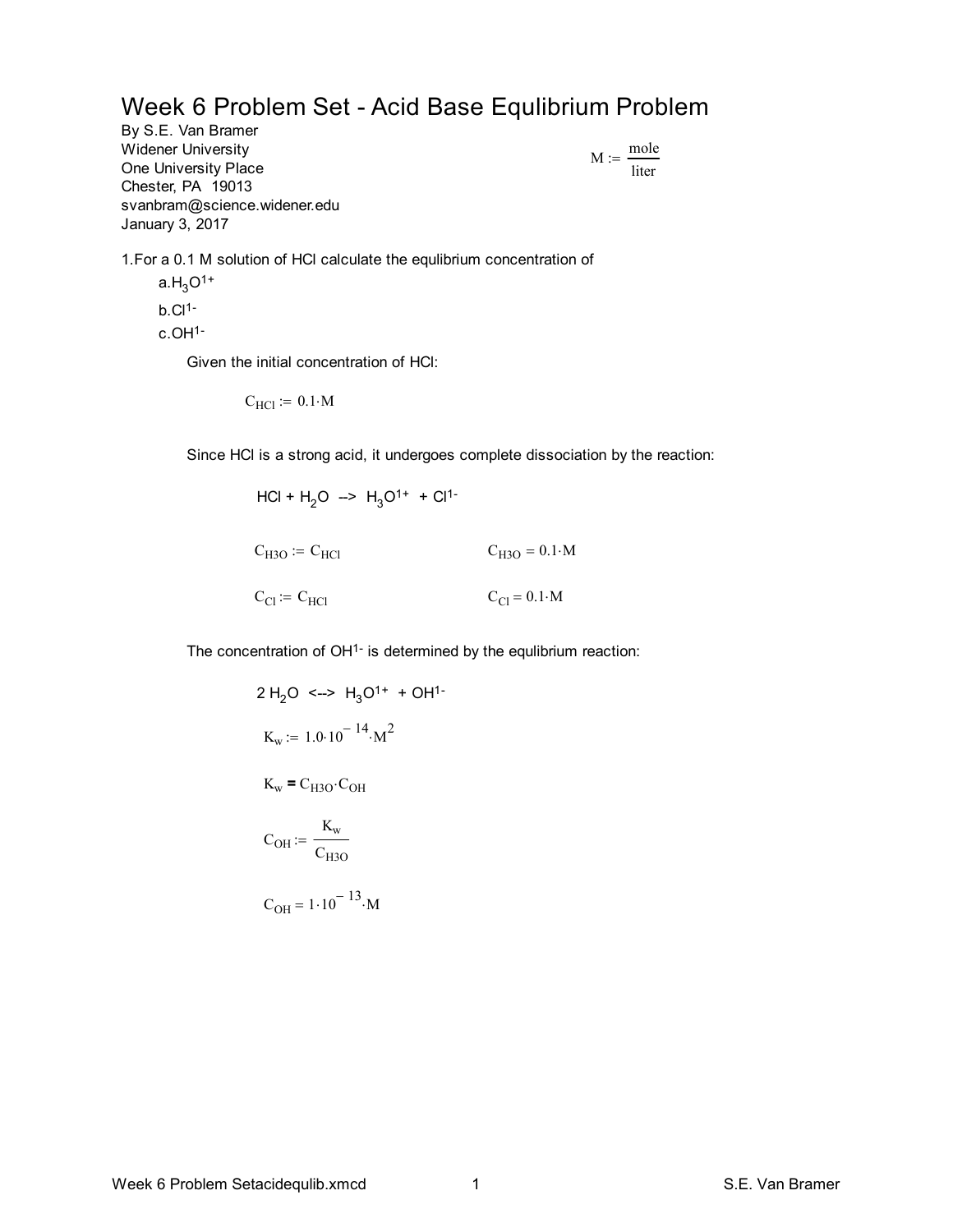2.For a 0.1 M solution of KOH calculate the equlibrium concentration of  $a.K<sup>1+</sup>$ c.OH1-

Given the initial concentration of KOH:

 $C_{KOH} := 0.1 \cdot M$ 

Since KOH is a strong base, it undergoes complete dissociation by the reaction:

 $KOH \rightarrow K^{1+} + OH^{1-}$ 

 $C_K$  :=  $C_{KOH}$   $C_K = 0.1 \cdot M$ 

 $C<sub>OH</sub>$ := C<sub>KOH</sub>  $C<sub>OH</sub> = 0.1 M$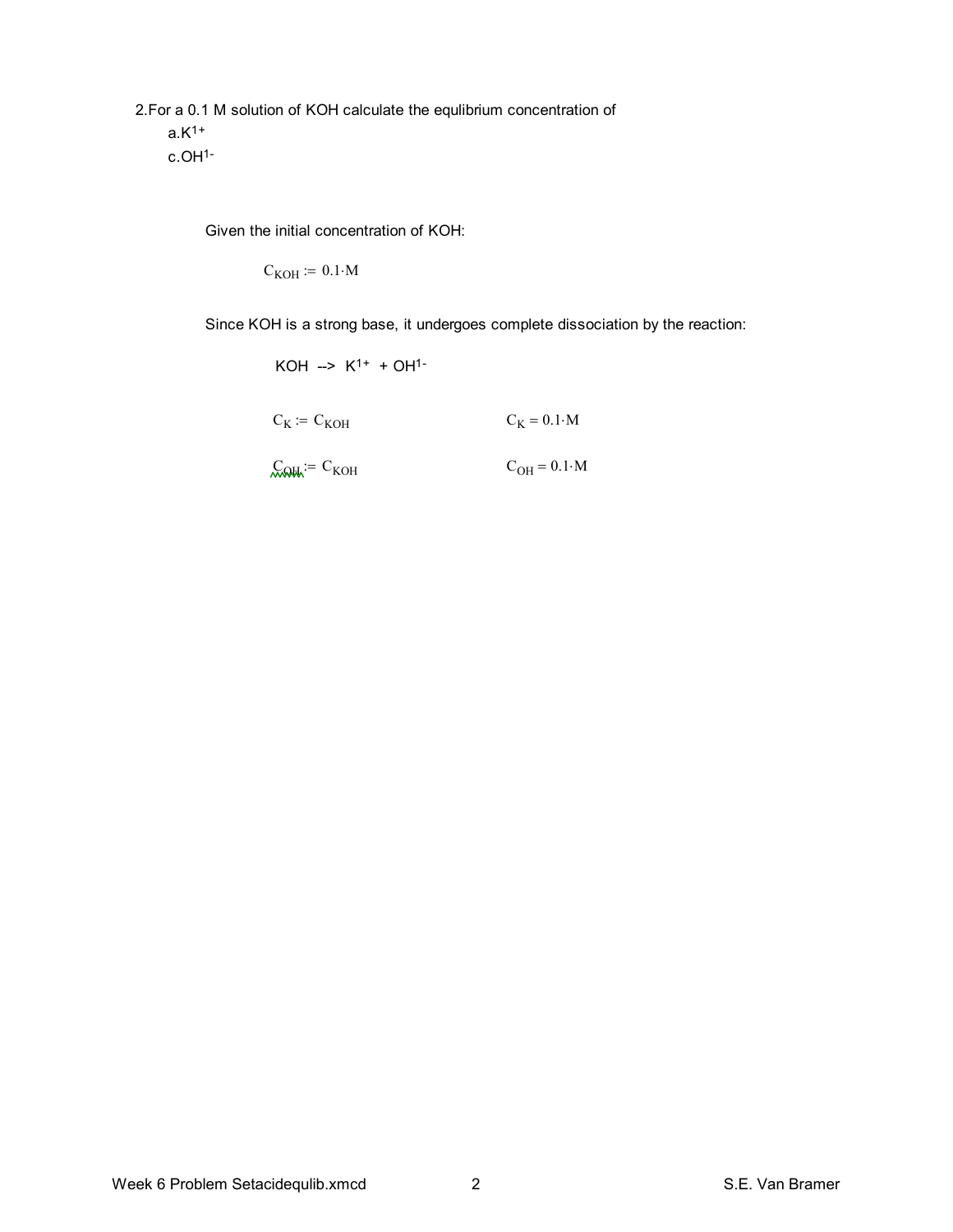3. For a 0.1 M solution of acetic acid ( $K_a = 1.8*10^{-5}$ ) calculate the equlibrium concentration of  $a$ .CH<sub>3</sub>COOH  $b.CH_3COO<sup>1</sup>$  $c.H_3O^{1+}$ 

Given the initial concentration of acetic acid:

 $C_{CH3COOH}$  := 0.1 M

The acetic acid is in equlibrium with acetate ion in the following reaction

 $CH_3COOH + H_2O \leq -5 CH_3COO^{1-} + H_3O^{1+}$ 

The equlibrium expression for this is:

$$
K_A = \frac{C_{CH3COO} \cdot C_{H3O}}{C_{CH3COOH}}
$$

At equlibrium the concentration of each of these is:

 $C_{CH3COOH\_eq}$  =  $C_{CH3COOH} - X$ 

 $C_{CH3COO}$ <sub>eq</sub> = X

$$
C_{H3O\_eq} = X
$$
  
\n
$$
K_a = \frac{X \cdot X}{C_{CH3COOH} - X}
$$
  
\n
$$
1.8 \cdot 10^{-5} \cdot M = \frac{X^2}{0.1 \cdot M - X}
$$
  
\n
$$
X := \begin{pmatrix} -.0013506709730779748818 \cdot M \\ .0013326709730779748818 \cdot M \end{pmatrix}
$$

The two possible roots for  $X$ , Solved using the quadratic. Only one of these roots gives a possible solution below.

$$
C_{CH3COOH\_eq} := (C_{CH3COOH} - X)
$$
\n
$$
C_{CH3COOH\_eq} = \begin{pmatrix} 0.101 \\ 0.099 \end{pmatrix} \cdot M
$$
\n
$$
C_{CH3COO\_eq} := X
$$
\n
$$
C_{CH3COO\_eq} = \begin{pmatrix} -1.351 \times 10^{-3} \\ 1.333 \times 10^{-3} \end{pmatrix} \cdot M
$$
\n
$$
C_{H3O\_eq} := X
$$
\n
$$
C_{H3O\_eq} = \begin{pmatrix} -1.351 \times 10^{-3} \\ 1.333 \times 10^{-3} \end{pmatrix} \cdot M
$$

 $\setminus$  $\overline{\phantom{a}}$ J